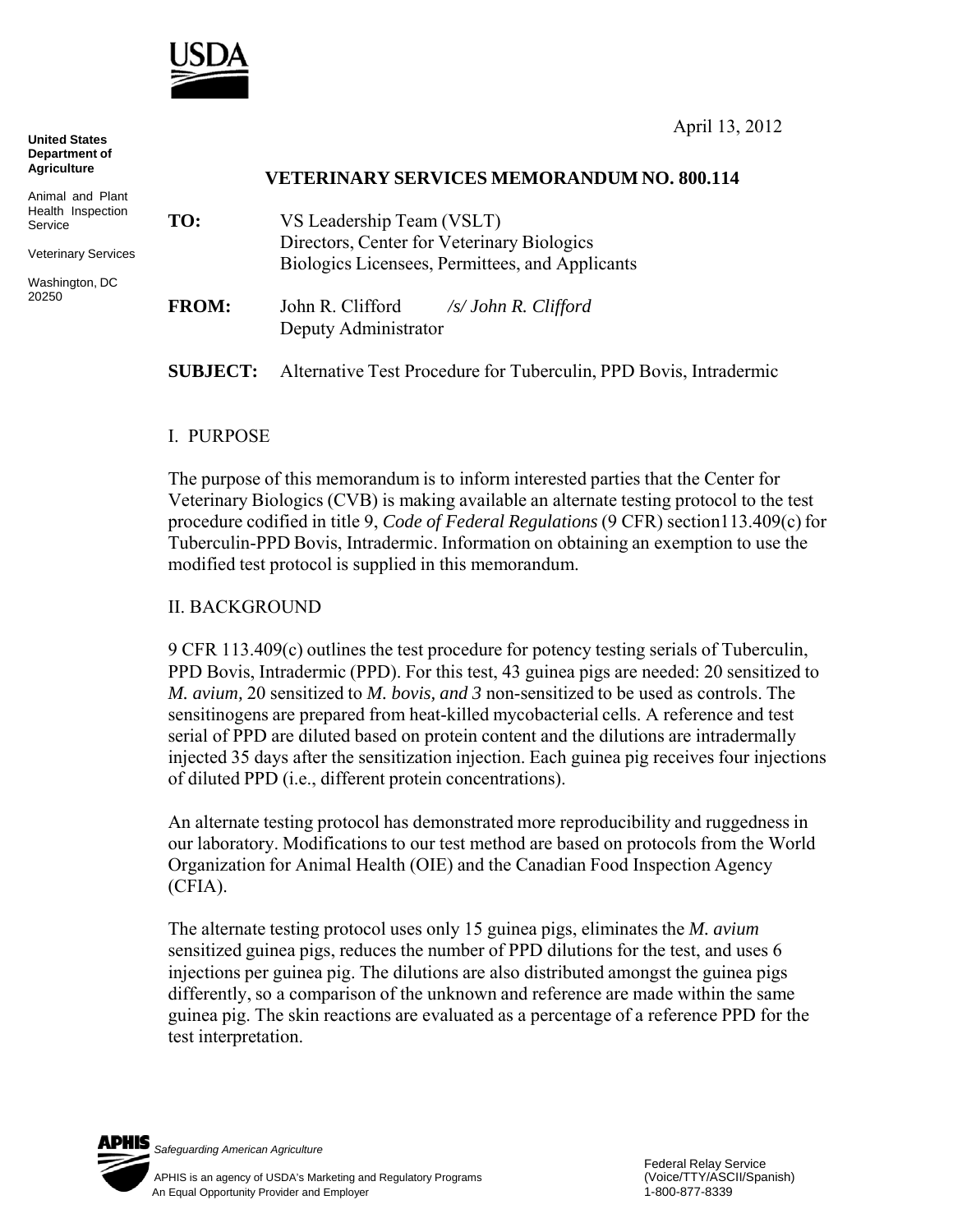# **VETERINARY SERVICES MEMORANDUM 800.114** Page 2

# III. POLICY

Either the codified test (9 CFR 113.409 and SAM 636) or the modified test procedure (BBPRO0002.03 (copy attached)) may be used to test Tuberculin, PPD Bovis, Intradermic. The Outline of Production (the Outline) should specify the protocol that will be used. The CVB laboratory will use the procedure referenced in the Outline when conducting confirmatory testing of serials.

# IV. ACTION

In order to obtain an exemption to cite the modified protocol in the Outline, a firm should test three serials with the method codified in 9 CFR 113.409 (further details supplied in SAM 636) and the attached protocol.

These data should be submitted to your reviewer with the necessary changes to the Outline. A Special Outline may be drafted based on the attached protocol. Please ensure the data includes the lots of sensitinogen and reference PPD used for the evaluation. Authorization to submit samples of the three serials for confirmatory testing will then be provided. When satisfactory confirmatory testing is conducted, the alternative protocol can be approved for the firm.

Attachment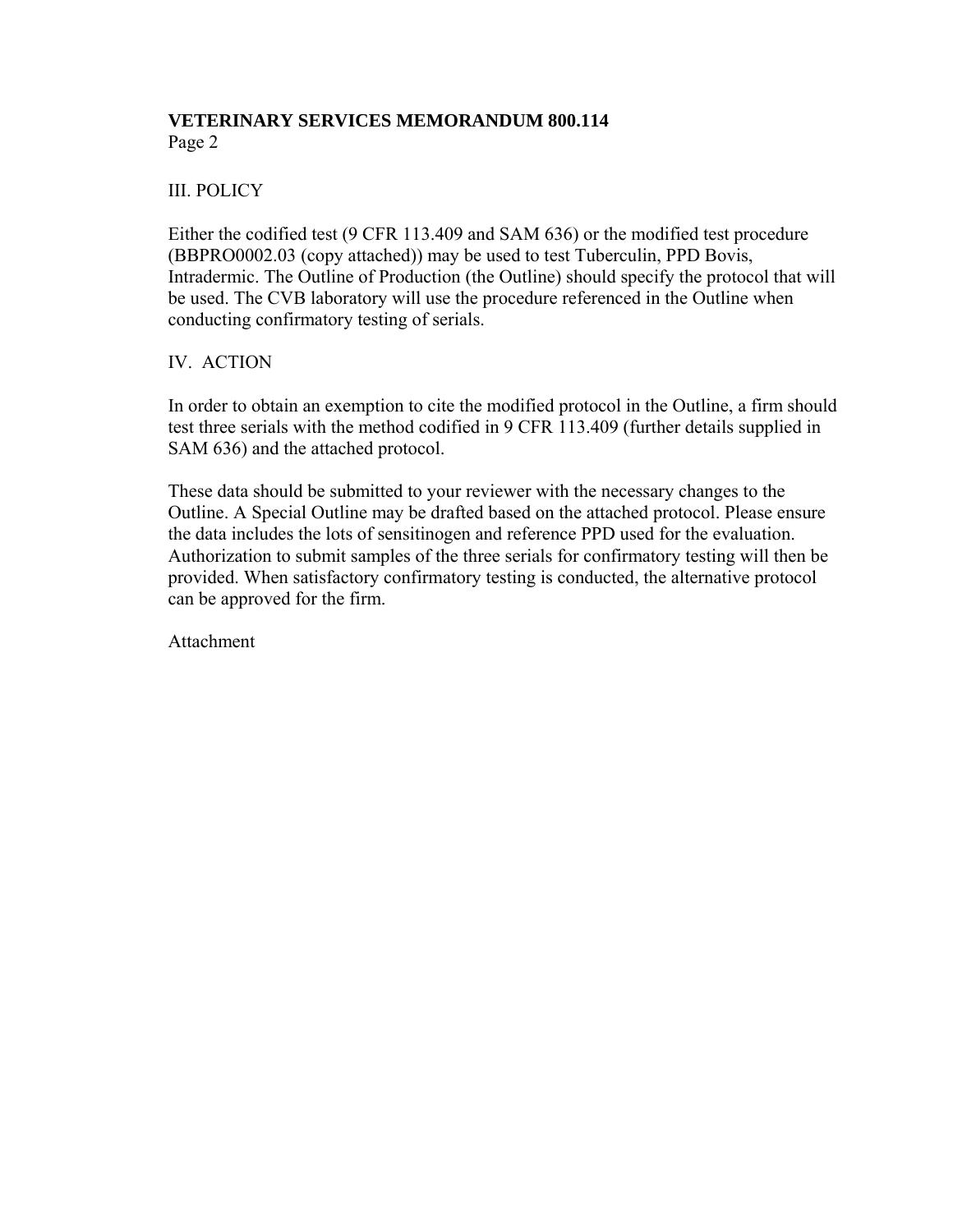# **BBPRO0002.03 Page 1 of 8**

# **United States Department of Agriculture Center for Veterinary Biologics**

# **Testing Protocol**

# **Modified Potency Testing Protocol for Purified Protein Derivative (PPD) Tuberculins**

| Date:       | June 29, 2011                                                               |               |
|-------------|-----------------------------------------------------------------------------|---------------|
| Number:     | <b>BBPRO0002.03</b>                                                         |               |
| Supersedes: | BBPRO0002.02, June 2, 2011                                                  |               |
| Contact:    | Janet M. Wilson, (515) 337-7245<br>Renee M. Olsen, (515) 337-7467           |               |
| Approvals:  | /s/Geetha B. Srinivas<br>Geetha B. Srinivas, Section Leader<br>Bacteriology | Date: 08Jul11 |

 $/s/Rebecca$  L.W. Hyde Date:  $08$ Jul11 Rebecca L.W. Hyde, Section Leader Quality Management Center for Veterinary Biologics

United States Department of Agriculture Animal and Plant Health Inspection Service P. O. Box 844 Ames, IA 50010

# **INTERNAL USE ONLY**

Mention of trademark or proprietary product does not constitute a guarantee or warranty of the product by USDA and does not imply its approval to the exclusion of other products that may be suitable.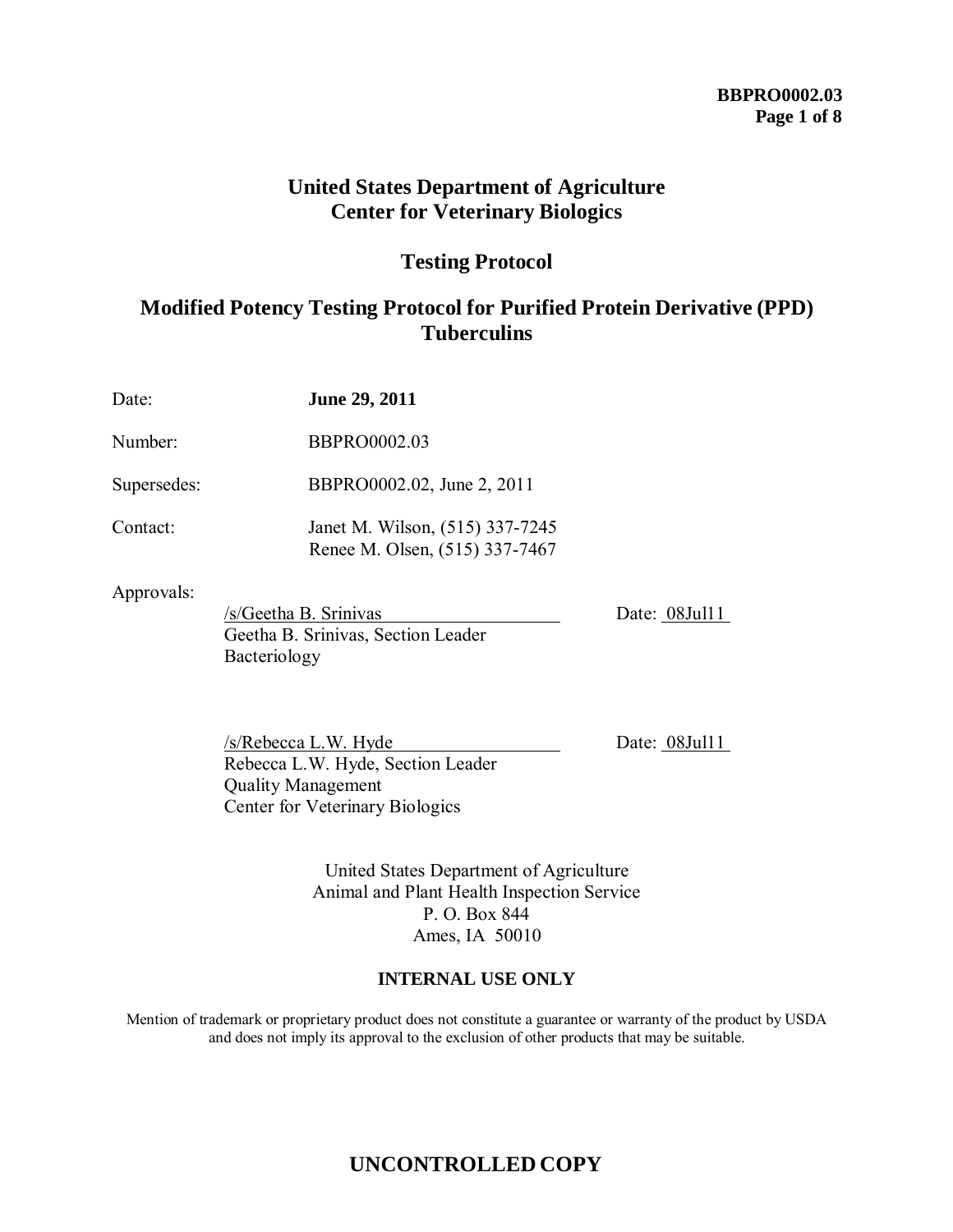### **Table of Contents**

- **1. Introduction**
- **2. Materials**
	- **2.1 Instrumentation/equipment**
	- **2.2 Reagents/supplies**
- **3. Preparation for the Test**
	- **3.1 Personnel qualifications/training**
	- **3.2 Selection and handling of test animals**
	- **3.3 Preparation of supplies**
	- **3.4 Preparation of reagents**
- **4. Performance of the Test**
- **5. Interpretation of the Test Results**
- **6. Report of Test Results**
- **7. References**
- **8. Summary of Revisions**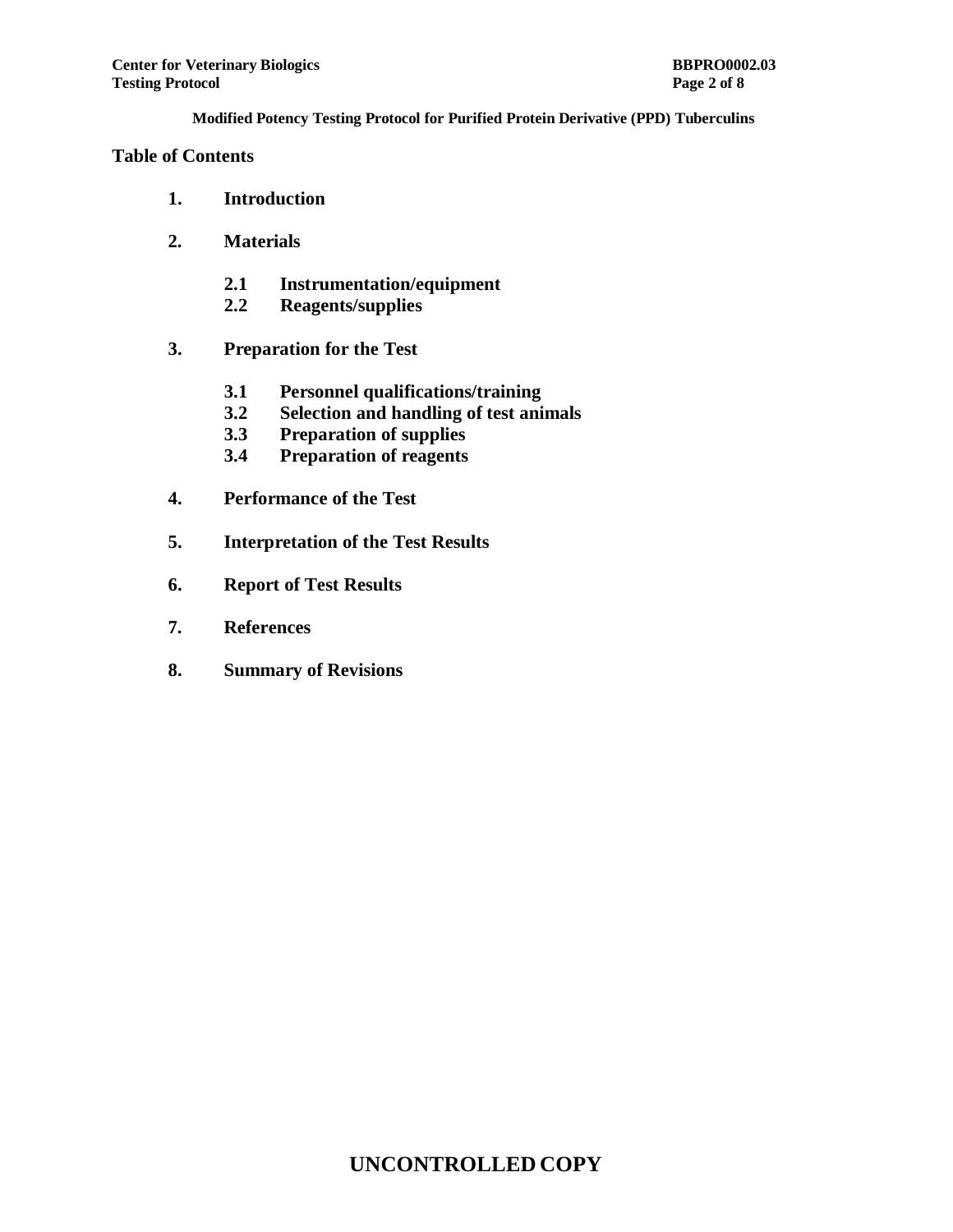### **1**. **Introduction**

This Testing Protocol (PRO) describes an alternative potency test for evaluation of production lots of tuberculin purified protein derivative (PPD).

Sensitizing inoculums are heat-killed mycobacterial cells suspended in a mixture of mineral oil at a concentration of 20 mg/mL (weight/volume). Guinea pigs are injected intramuscularly (IM) with this inoculum in order to stimulate an immune response to the tuberculo-proteins which are subsequently administered intradermally (ID) when the potency of tuberculin lots are assayed.

## **2. Materials**

## **2.1 Instrumentation/equipment**

Equivalent instrumentation or equipment may be substituted for any brand name listed below.

- **2.1.1** Calibrated digital calipers or metric ruler made of clear plastic
- **2.1.2** Needles, 20-gauge x 1-inch and 26-gauge x 3/8-inch
- **2.1.3** Disposable Luer-locking syringes, 1-mL and 3-mL
- **2.1.4** Pipettes, 1-mL, 2-mL, 5-mL and 10-mL
- **2.1.5** Polystyrene tubes to dilute the tuberculin serial to 1.0 mg/mL (if needed)
- **2.1.6** Glass serum bottles, 10-mL and 20-mL
- **2.1.7** Rubber stoppers for serum bottles
- **2.1.8** Aluminum seals for serum bottles
- **2.1.9** Crimper for applying aluminum seals
- **2.1.10** Animal clippers, equipped with a sharpened #40 or #50 blade
- **2.1.11** Ear tags for small animals
- **2.1.12** Ear tag applicator
- **2.1.13** Cage cards
- **2.1.14** Calibrated scale suitable for weighing guinea pigs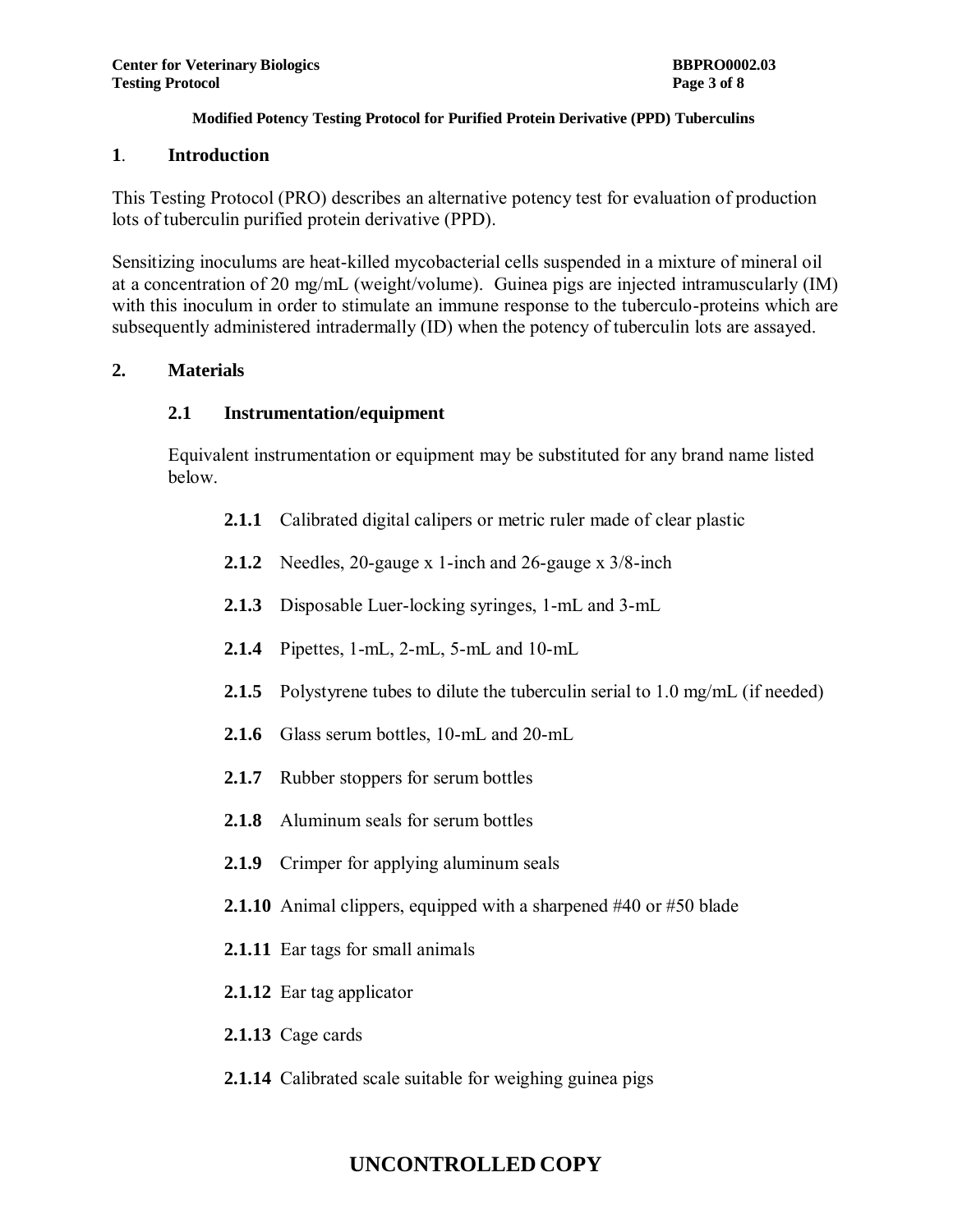**2.1.15** Vivarium specific footwear for animal work

**2.1.16** Scrub pants/top for animal work

**2.1.17** Tape, various colors for identifying each sample

**2.1.18** Personal protective equipment (gloves, eye protection, and/or respirator, if allergies present)

**2.1.19** Hotplate

#### **2.2 Reagents/supplies**

Equivalent reagents or supplies may be substituted for any brand name listed below.

**2.2.1** International Standard Reference PPD tuberculin, current lot. This reference is obtained from the National Institute for Biological Standards and Control (NIBSC).

**2.2.2** *Mycobacterium bovis* sensitizing agent, current lot, for evaluating *M. bovis*  tuberculin serials. This reagent is available from the National Veterinary Services Laboratories (NVSL).

**2.2.3** *Mycobacterium avium* sensitizing agent, current lot, for evaluating *M. avium* tuberculin serials. This reagent is available from the NVSL.

**2.2.4** Sterile Saline, 0.85% – National Centers for Animal Health (NCAH) Media #30201

**2.2.5** Sterile Mineral Oil

**2.2.6** Phosphate Buffered Saline – NCAH Media #10559 with 0.0005% Tween 80

**2.2.7** White, non-pregnant female guinea pigs each weighing 500-700 grams. Twelve guinea pigs are required for each test serial evaluated and 3 additional guinea pigs per serial are held as controls. All guinea pigs must be from same source and housed in the same manner.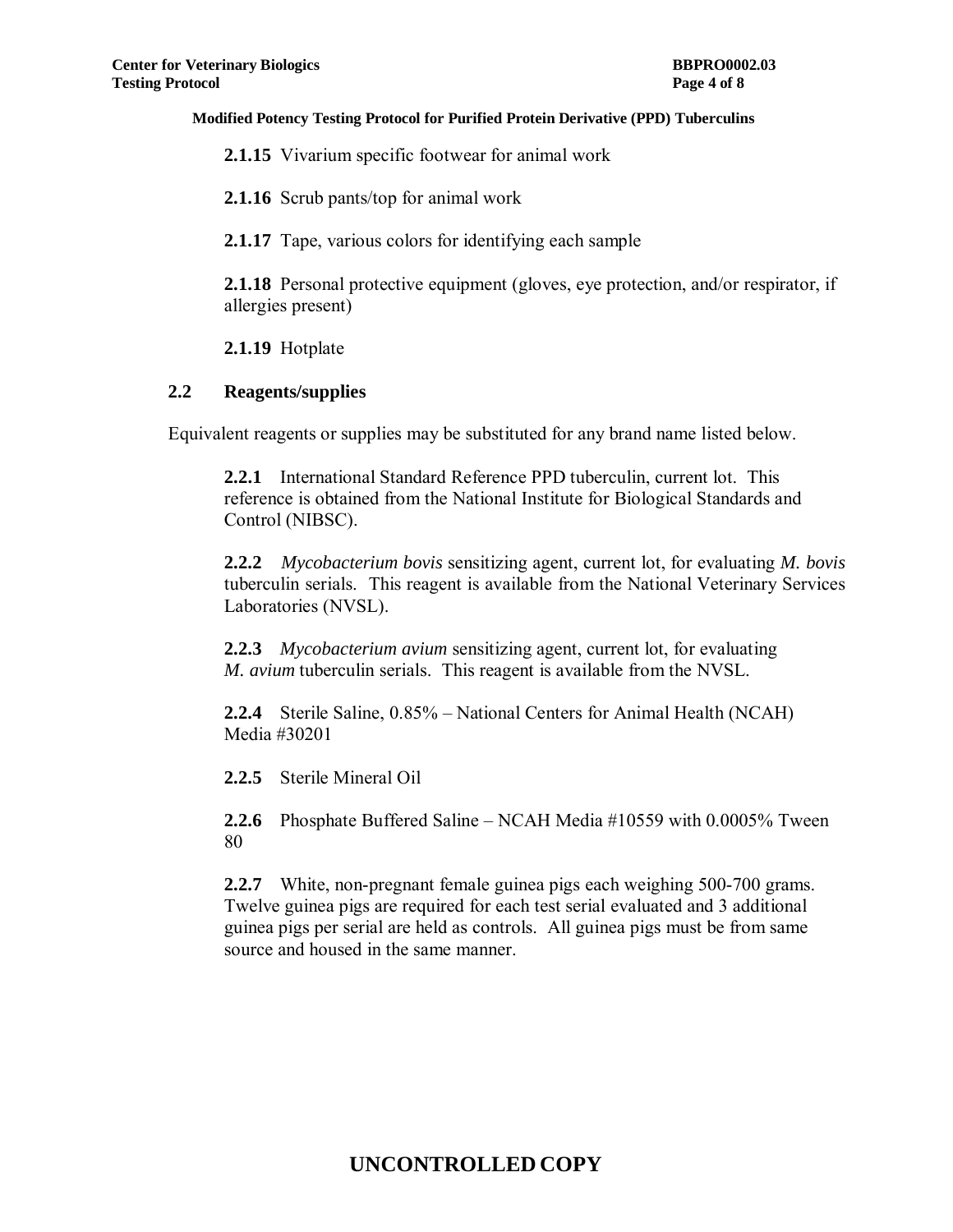### **3**. **Preparation for the Test**

### **3.1 Personnel qualification/training**

Technical personnel must have working knowledge of the use of general laboratory chemicals, equipment, and glassware and have specific training and experience in the safe handling of laboratory animals. They must have experience in the performance of this assay.

## **3.2 Selection and handling of test animals**

**3.2.1** Select guinea pigs that are healthy and free of external parasites and have an unblemished hair coat.

**3.2.2** Animal care staff will examine the guinea pigs the day they are received, and house them according to the current standard operating procedures.

**3.2.3** At the conclusion of the test, the guinea pigs are euthanized unless they can be used for other purposes.

### **3.3 Preparation of supplies**

**3.3.1** All glassware must be sterilized prior to use.

**3.3.2** Only sterile supplies must be used (syringes, needles, rubber seals, etc.).

# **3.4 Preparation of reagents**

**3.4.1** Phosphate Buffered Saline - NCAH Media #10559 with 0.0005% Tween 80

| Sodium chloride               | 8g                |
|-------------------------------|-------------------|
| Potassium chloride            | $0.2$ g           |
| Sodium phosphate dibasic      | $1.15$ g          |
| Potassium phosphate monobasic | 0.2 g             |
| Distilled water               | $QS$ to $1000$ mL |

Autoclave at  $\geq 121^{\circ}\text{C}$  for 20 minutes. When cooled, pH to 7.2 and add 0.5 mL of 1% solution of Tween 80.

1% Tween 80

| Tween 80        | $0.1$ mL    |
|-----------------|-------------|
| Distilled water | QS to 10 mL |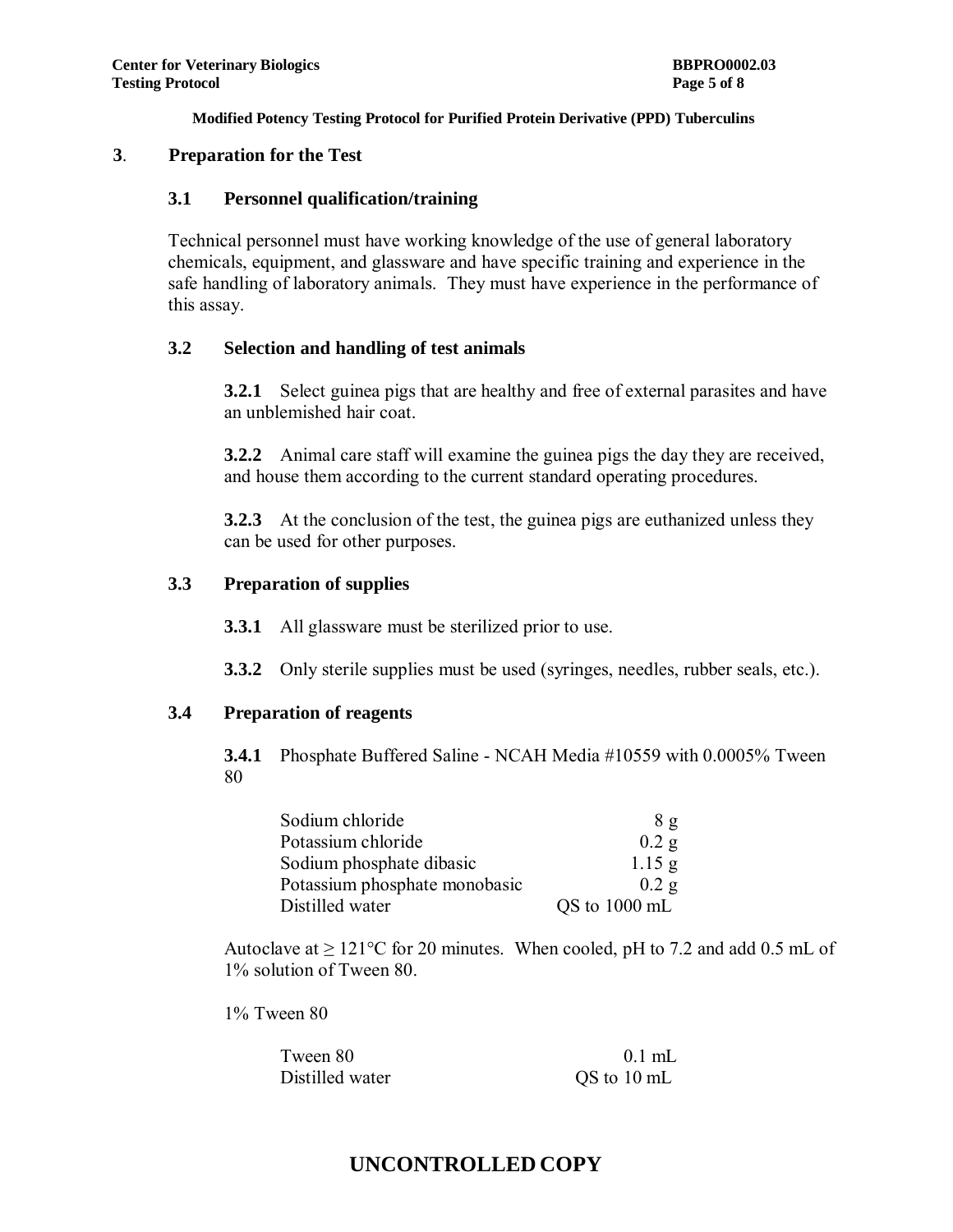**3.4.2** 0.85% Sterile Saline - NCAH Media #30201

| Sodium chloride | 8.5 g      |
|-----------------|------------|
| Distilled water | QS 1000 mL |

Combine and mix well. Autoclave at  $\geq 121^{\circ}$ C for 20 minutes.

### **4. Performance of the Test**

The procedure described below is to evaluate one test tuberculin, that is, to compare one test tuberculin to the appropriate reference standard. Record all potency test information on the current versions of **BBTWS0215** and **BBTWS0210**.

### **4.1 Sensitization**

**4.1.1** Heat and maintain the sensitizing inoculum (2 mg [wet weight] heat-killed mycobacterial cells [appropriate species] in 0.1 mL sterile mineral oil) to approximately 45°C by placing the vial in a beaker of water on a hot plate.

**4.1.2** Withdraw the warmed sensitinogen out of the bottle using a 16-gauge needle, then switch to a 20-gauge, 1-inch needle for sensitinogen inoculation. Inject 12 guinea pigs  $(500-700 \text{ g})$  intramuscularly in the hind leg with 0.1 mL inoculum.

**4.1.3** Allocate 3 unsensitized animals to a control group. Inject these guinea pigs with 0.1 mL sterile saline (also warmed to 45°C).

## **4.2 Guinea Pig Preparation**

**4.2.1** Thirty-five  $\pm 2$  days after sensitization, clip the hair from the abdomen and sides of each guinea pig as closely as possible to the skin.

**4.2.2** Allow the guinea pigs to rest in their cages a minimum of 4 hours prior to administering tuberculin injections.

# **4.3 Intradermal (ID) Inoculation**

**4.3.1** Dilute the test and standard reference tuberculins in PBS with 0.0005% Tween 80 to contain 2, 10, and 50 µg protein/mL (see **BBTWS0209**).

**4.3.2** Label the bottles containing the various dilutions using different colored tape for each sample.

**4.3.3** Insert ear tags in each guinea pig for identification purposes.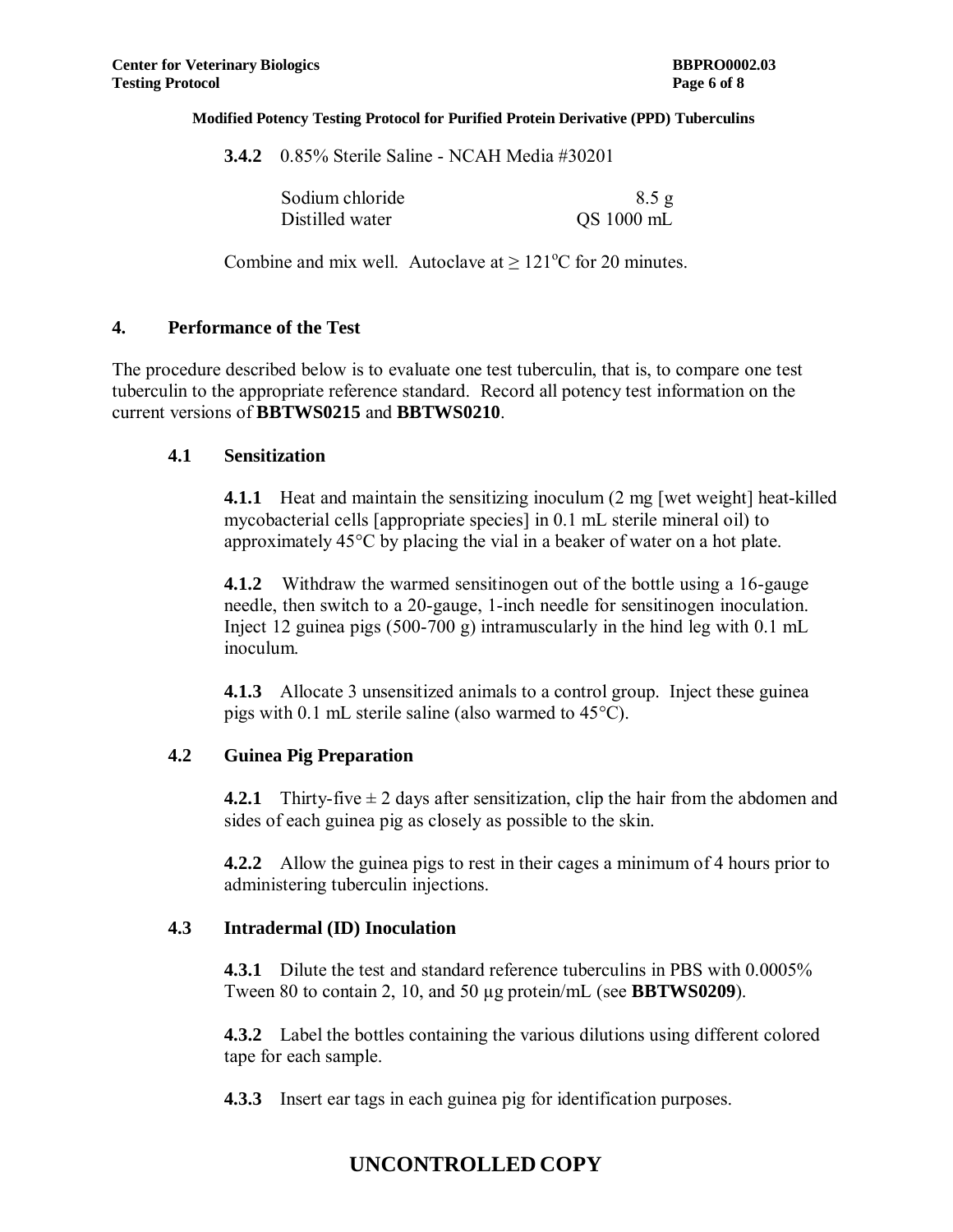**4.3.4** Restrain the guinea pig on its side. First, inject 0.1 mL intradermally of each standard tuberculin dilution (4, 5, and 6) into sites A, B, and C on the left side of the guinea pig. Then position and restrain the guinea pig on its other side to inject 0.1 mL of each test serial dilution (1, 2, and 3) into sites D, E, and F on the right side of the guinea pig. The three dilutions are systematically assigned to the injection sites (see **BBTWS0210**).

**4.3.5** Similarly, inject the three dilutions of the standard and the three dilutions of the serial intradermally on three unsensitized control guinea pigs.

# **4.4 Reading of the skin test**

Measure the reactions with calipers  $48\pm 2$  hours postinjection. Take two perpendicular diameter readings of the area of erythema of each injection site. Record the measurements on **BBTWS0210**.

### **5. Interpretation of the Test Results**

**5.1** The worksheets for data analysis are available upon request.

**5.2** Enter the measurements that have been recorded on **BBTWS0210** into **BBTWS0230**.

**5.3** Calculate the average reaction area of each dilution for both the test tuberculin and reference standard. Calculate the total area of reaction for each tuberculin. The total area of the test tuberculin should be 80-120% of that which is determined for the standard.

## **6. Report of Test Results**

Report results of the test(s) as described by standard operating procedures.

#### **7. References**

CFIA-OLF Standard Operating Procedure SOP #MY-PR041.01

#### **8. Summary of Revisions**

#### **Version .03**

**4.3.4:** This section has been revised for clarification.